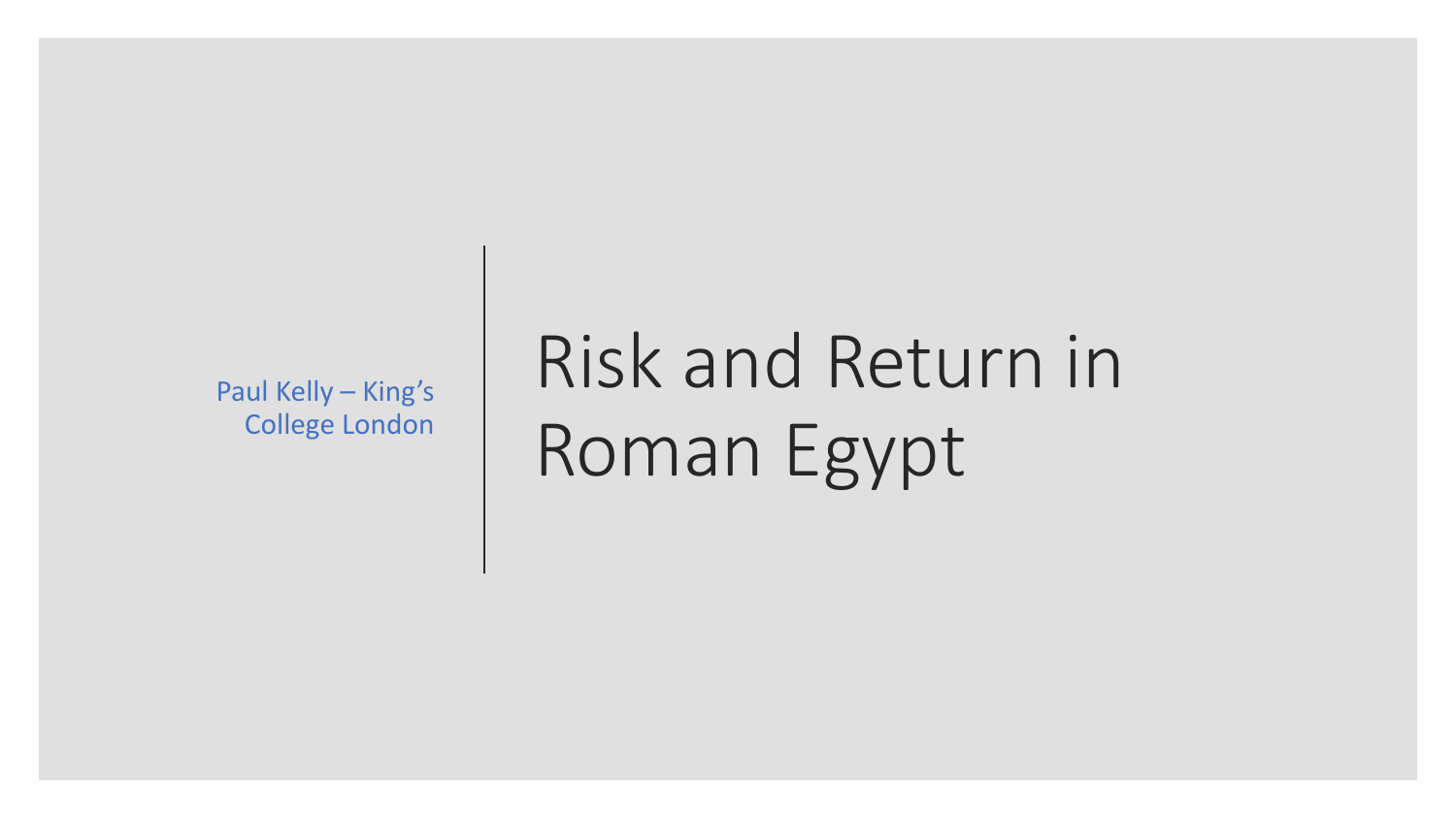## Agenda

- Introduction
- Underlying Research Questions
- Methodology
- Analysis of Market Characteristics
- Risk and Return Hierarchy
- Modelling Financial Risks for Farming Families
- Overall Conclusions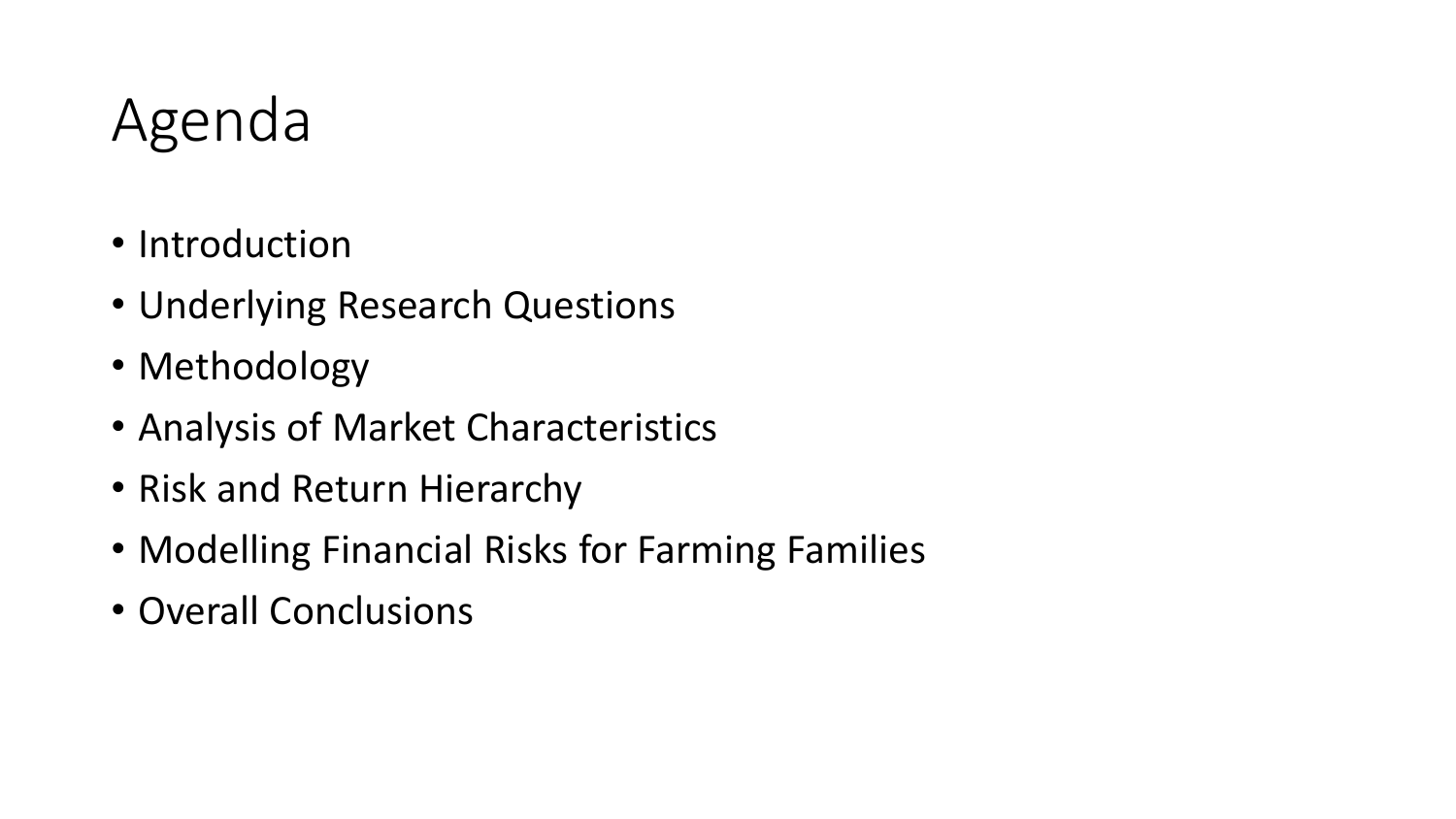### Introduction

- Papyri from Roman Egypt
- c. 20,000 documentary sources from AD 1 to 350, contracts, official documents, receipts, letters ….
- Generally poorly attributed from an archaeological perspective but found in variety of contexts:
	- Houses
	- Rubbish dumps
	- Used as stuffing for mummified sacred crocodiles…
- 4,367 financial transactions involving 9,700+ individuals
- These are the records of ordinary people who worked the land or lived in small cities

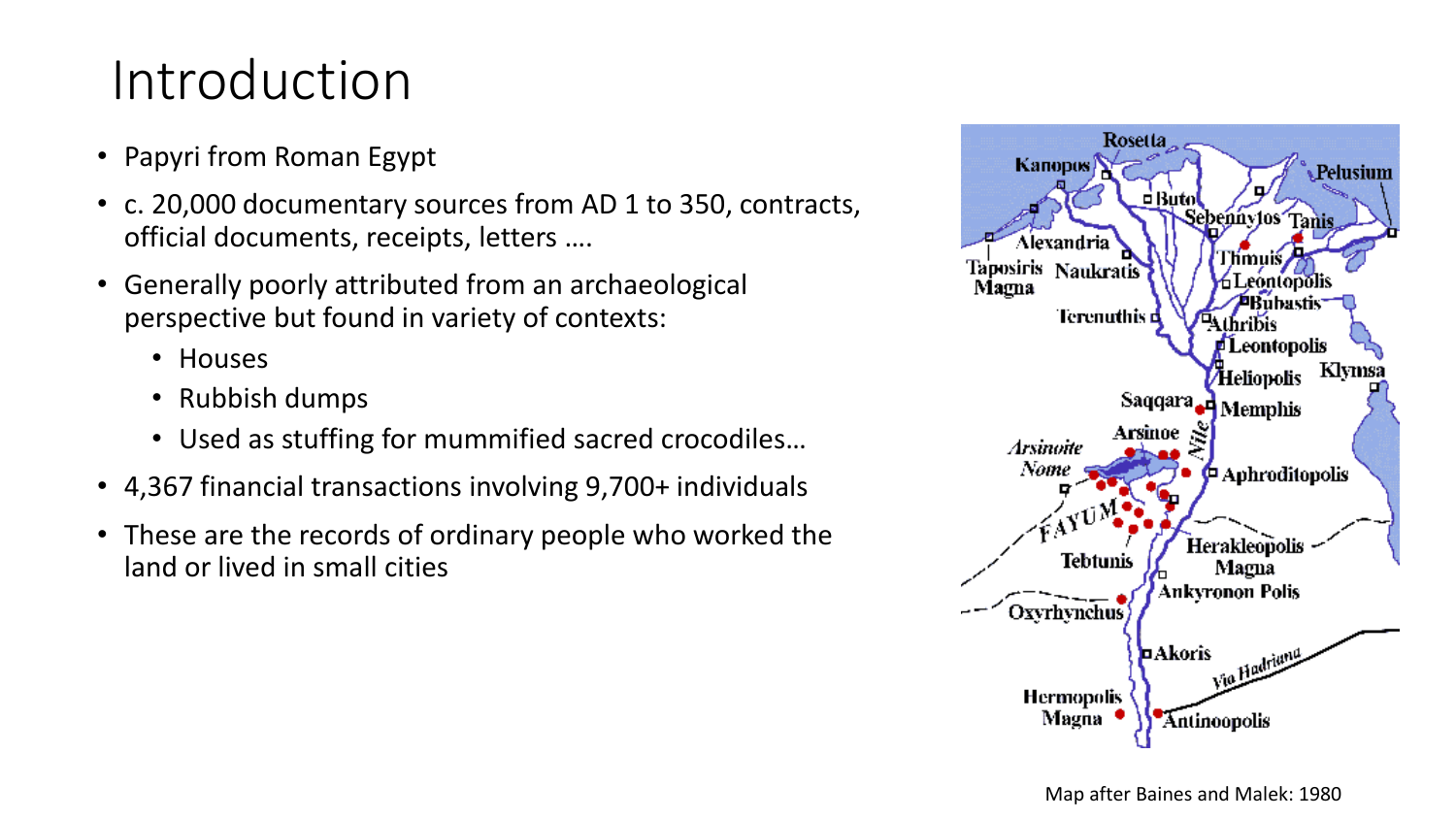### Example Document: *SB* VIII 9830 – Lease of Land dated to AD 84-96

• [ἔτους ္ Αὐτοκράτορος Καίσαρος Δο]μιτιανοῦ Σεβαστοῦ Γερμανικοῦ [Μεχεὶρ α ἐν Τεπτύνει τῆς Πολέμων(?)]ος μερίδος τοῦ Ἀρσινοείτου νομοῦ. ὁμο- [λογοῦσι Θέων Πάτρωνος ὡς ἐτῶν ̣ ̣ο]ὐλὴ ἀνκῶνι ἀριστερῶι κα̣ὶ Παποντῶς [τοῦ δεῖνα ὡς ἐτῶν μϛ οὐλὴ μετώ]π̣ωι ἐξ ἀριστερᾶς καὶ Σανσνεὺς Παπον-5[τῶτος ὡς ἐτῶν ̣ ̣οὐλη(?) ἀριστ]ερῶι καὶ Ἀφροδίσιος Ἀφροδισίου, τοῦ Ἡρα- $[\kappa\lambda]$ -ca.?- ὡς ἐτῷν  $\ldots$ οὐλὴ δακτ]ύ $[\lambda\omega]$ ι μέσωι χειρὸς ἀριστερᾶς καὶ Ἀπολ- [λώνιος(?) Ἀπολλωνίου ὡς ἐτῶν] Traces οὐλὴ μετώπωι μέσωι καὶ Ἡρακλῆς [Πτολεμαίου ὡς ἐτῶν ̣ ̣οὐλὴ] μετώπωι μέσωι καὶ Ἀπολλώνιος Ἀπολλωνί- [ου ὡς ἐτῶν ̣ ̣οὐλὴ δακτύλ]ωι πρώτωι χειρὸς ἀριστερᾶς οἱ ἑπτὰ 10[γεωργοῦντες δημοσίων ἐδαφῶν…..



Photo: Photographic Archive of Papyri in the Cairo Museum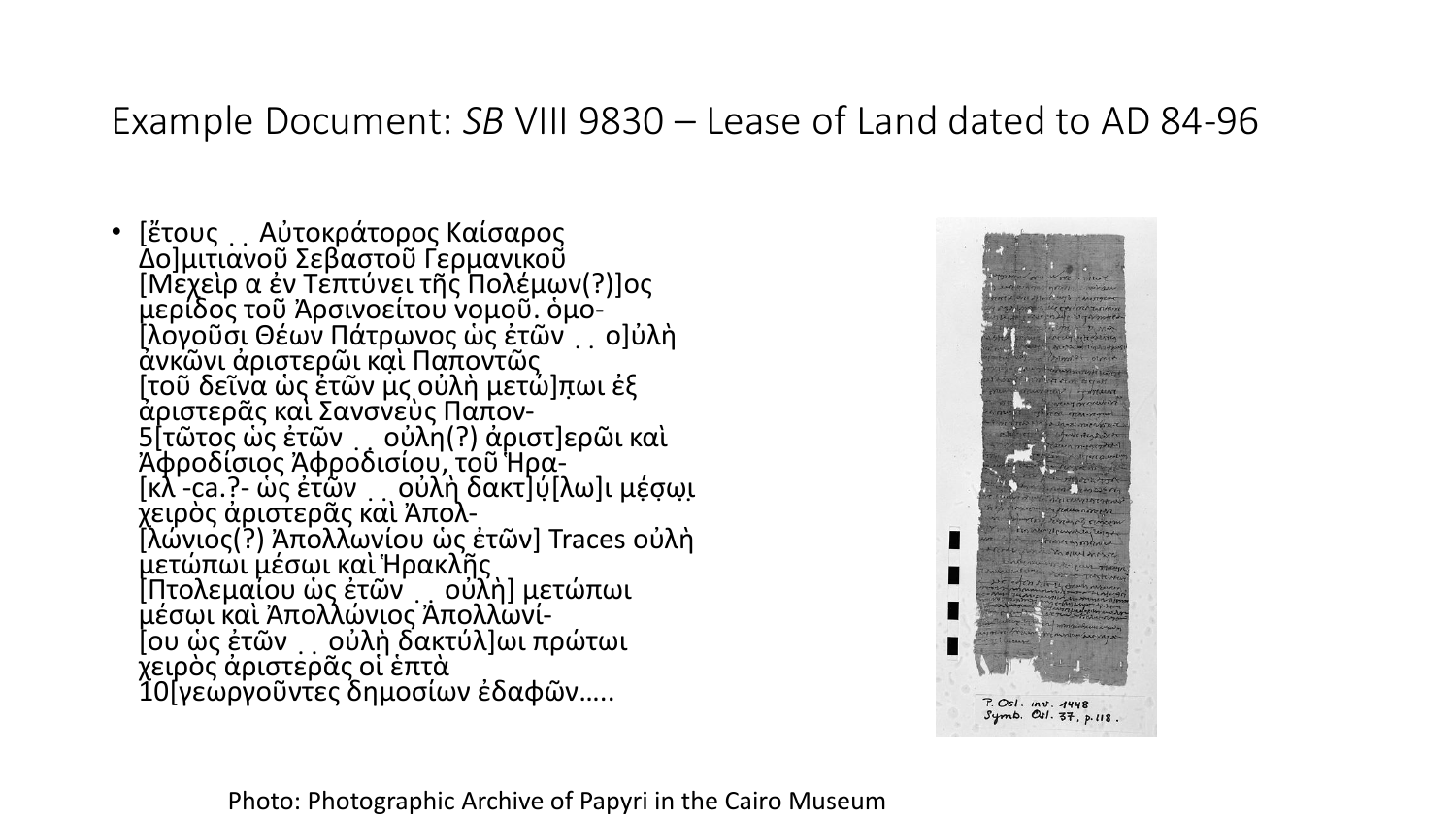## Underlying Research Questions

- What were
	- The natures of the financial markets of Roman Egypt?
	- Financial risks for farming families in Roman Egypt?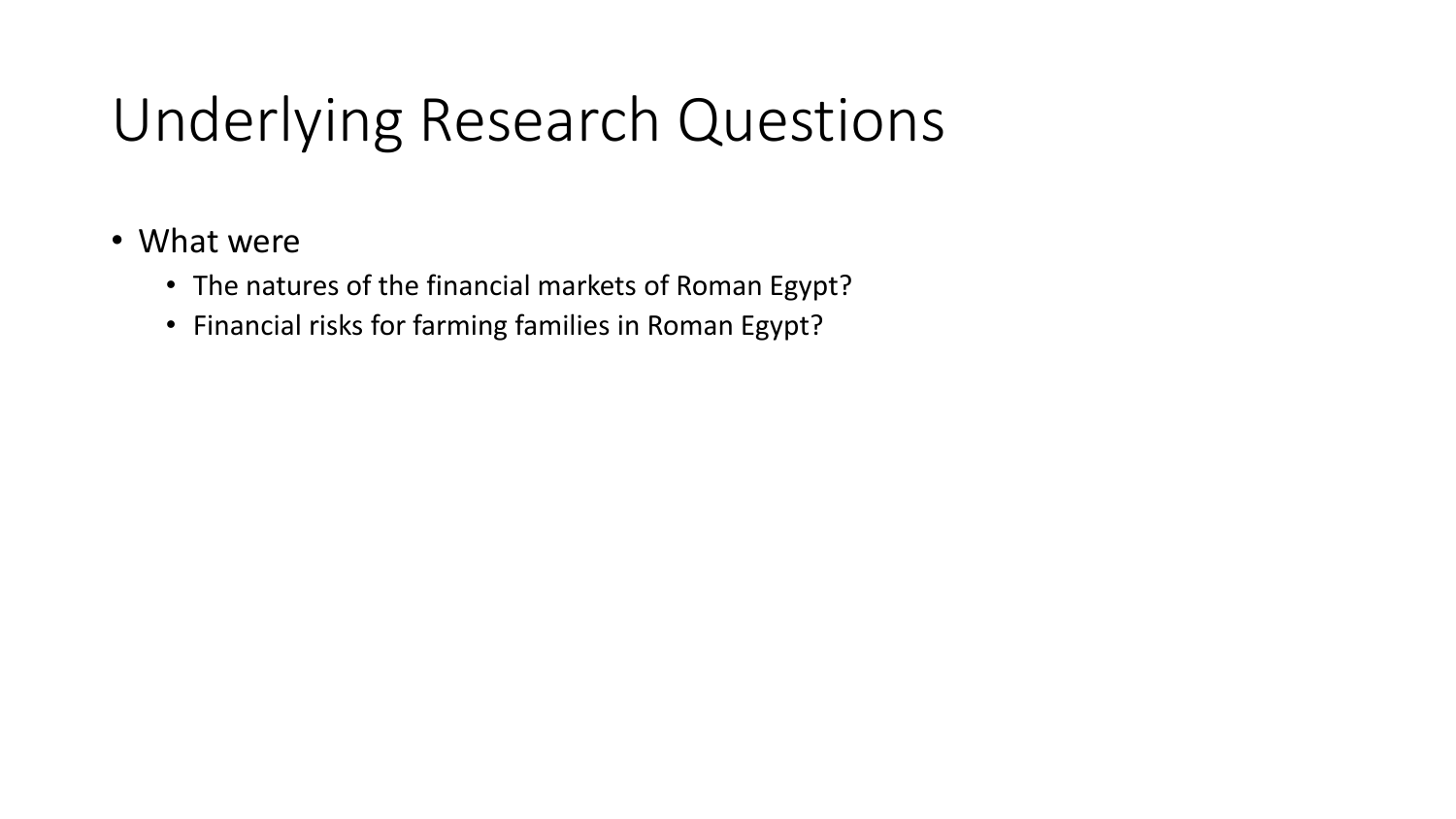# Methodology

- Models 'Some of the greatest fun I have had in Roman history has been in constructing models…models allow us to perceive the structures or repeated patterns which lie behind the superficial flow of individual actors and events…models allow us to construct whole pictures' – Hopkins.
- Roman Egypt has the necessary background data to allow plausible modelling and the time period AD 50 to 150 is chosen to cover period of relative price, climate(?) and social stability.
- Microeconomic analysis looking at individual transactions and family scenarios to provide wider information on society.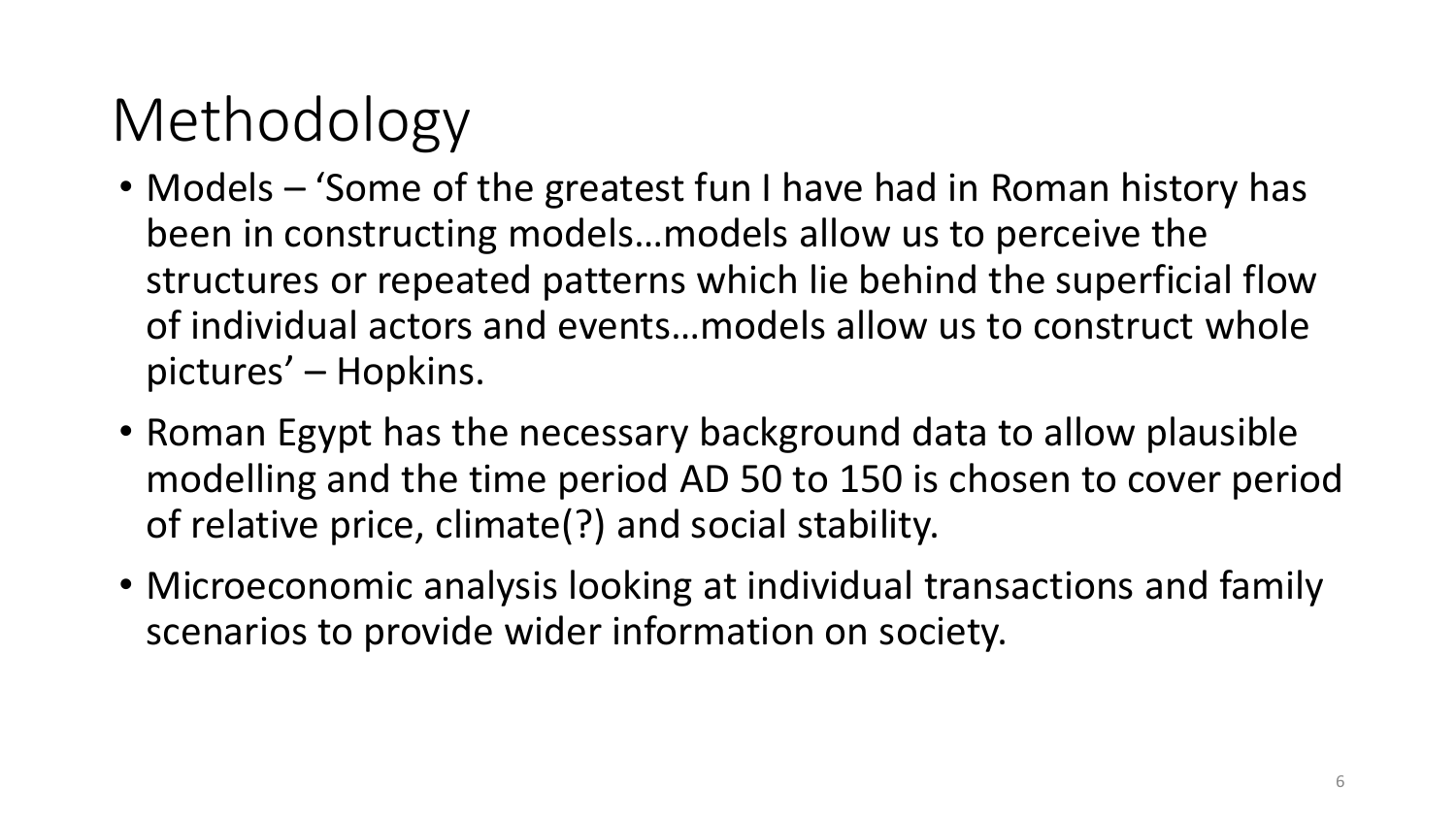## Databases of Financial Transactions

- 6 inter-connected databases
- Information on terms, parties, sizes etc gathered
- 4,367 transactions in total



#### **Transactions within Databases**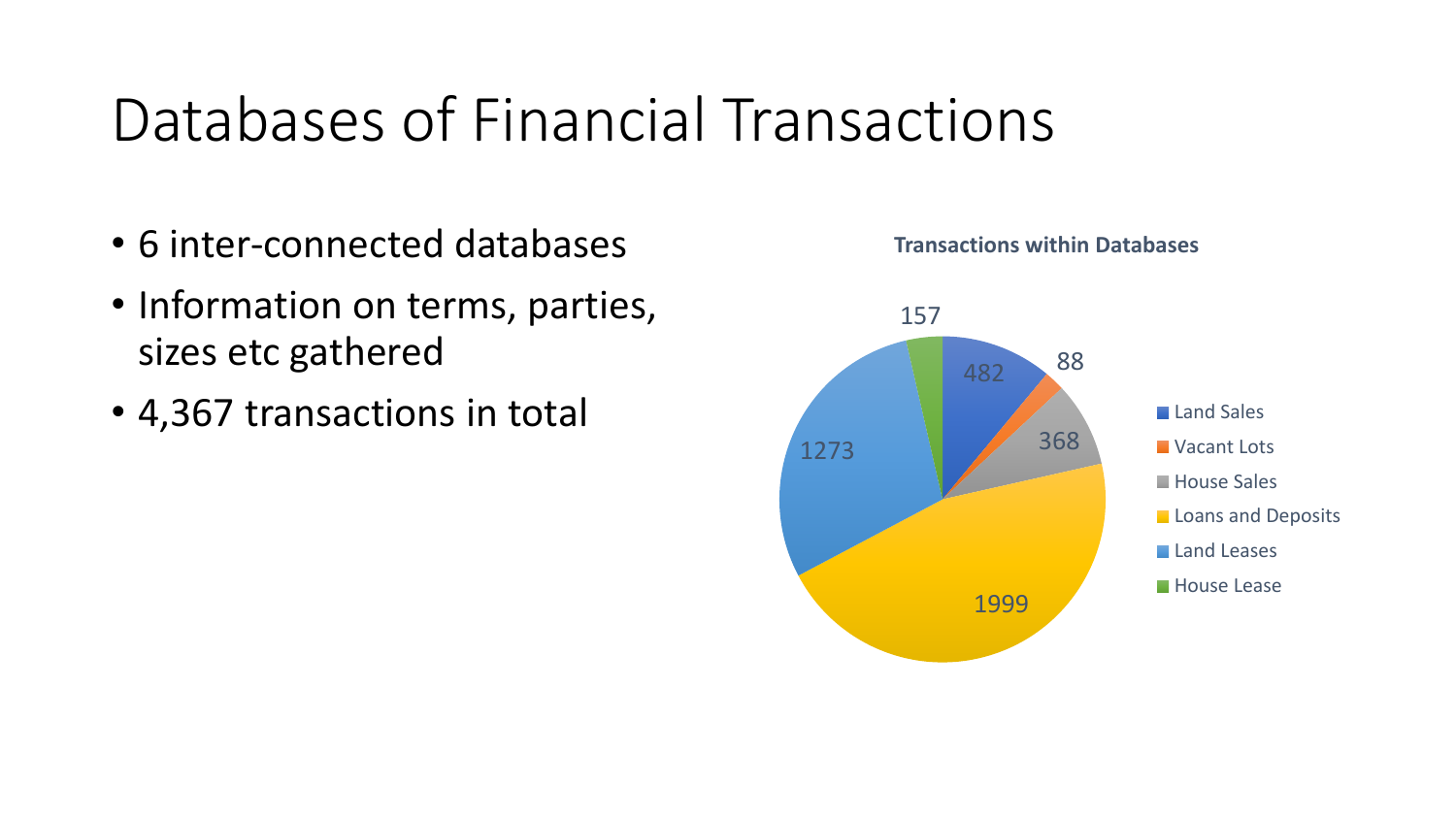## Analysis of Market Characteristics

- Can define three (or more) dimensions to understand market:
	- Liquidity need transactions to be relatively frequent to allow pricing mechanisms to develop – an illiquid market unlikely to be efficient
		- Total monetary amount of transactions is a good guide to liquidity
	- Pricing are markets driven by exchange value rather than state action or conventional pricing?
		- Price rounding or variability are good indicators of degree of exchange value or conventional pricing
	- Geographic scope most efficient markets are those where market is interconnected to other geographies allowing greater demand/supply interaction
		- Localisation ratio of network provides a good proxy for geographic integration
- Each market exhibits different features.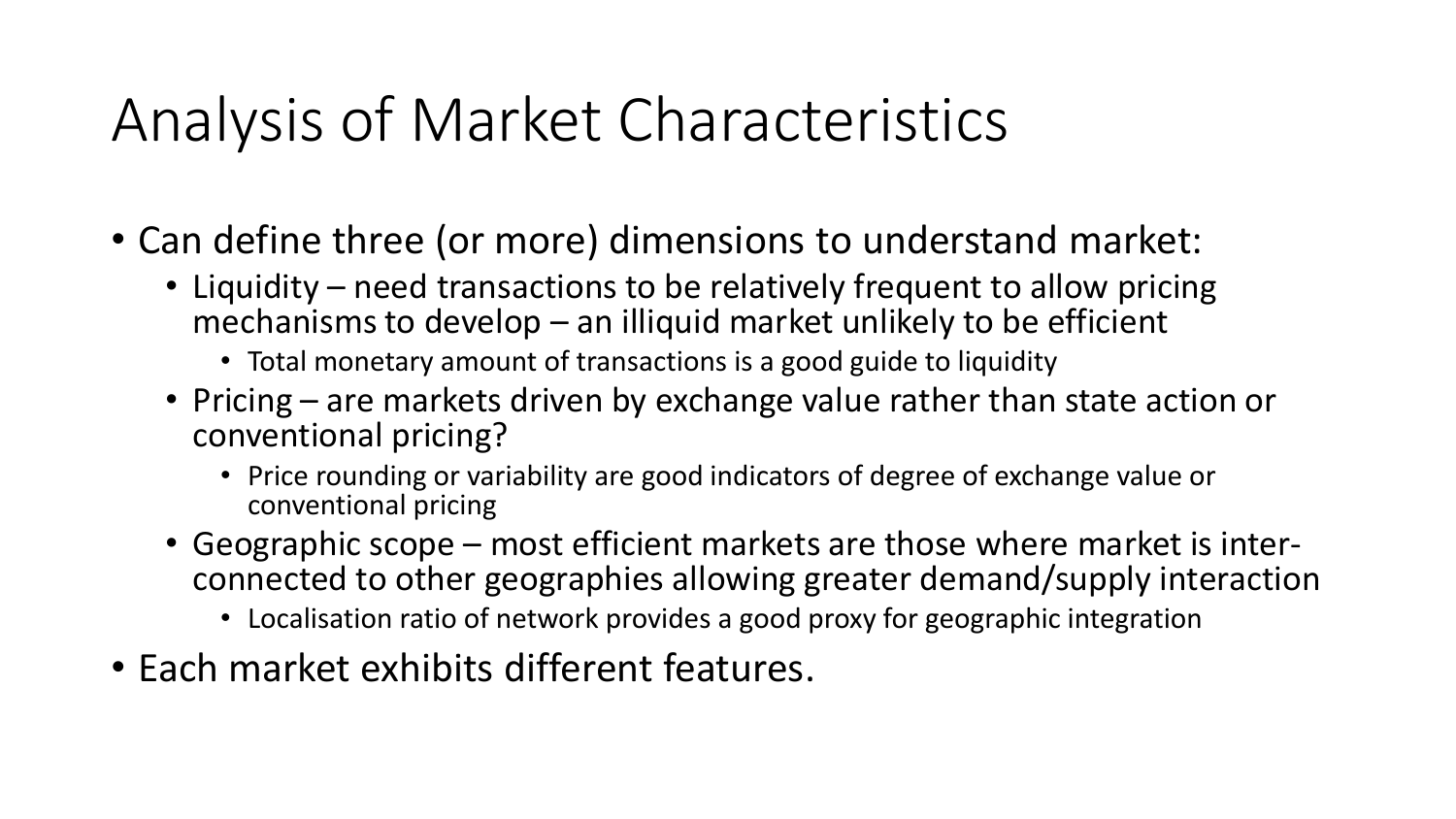### Market Schematic

- Liquidity is represented by the size of the circles (objective)
- Exchange value pricing determined by rounding and variability (subjective but based on objective variables)
- Geographic scope is localisation ratio (objective)
- In general, large circles in the upper right quadrant, could be regarded as exchange valuedriven liquid integrated markets. Small circles in the lower left quadrant would suggest convention-driven, illiquid local markets

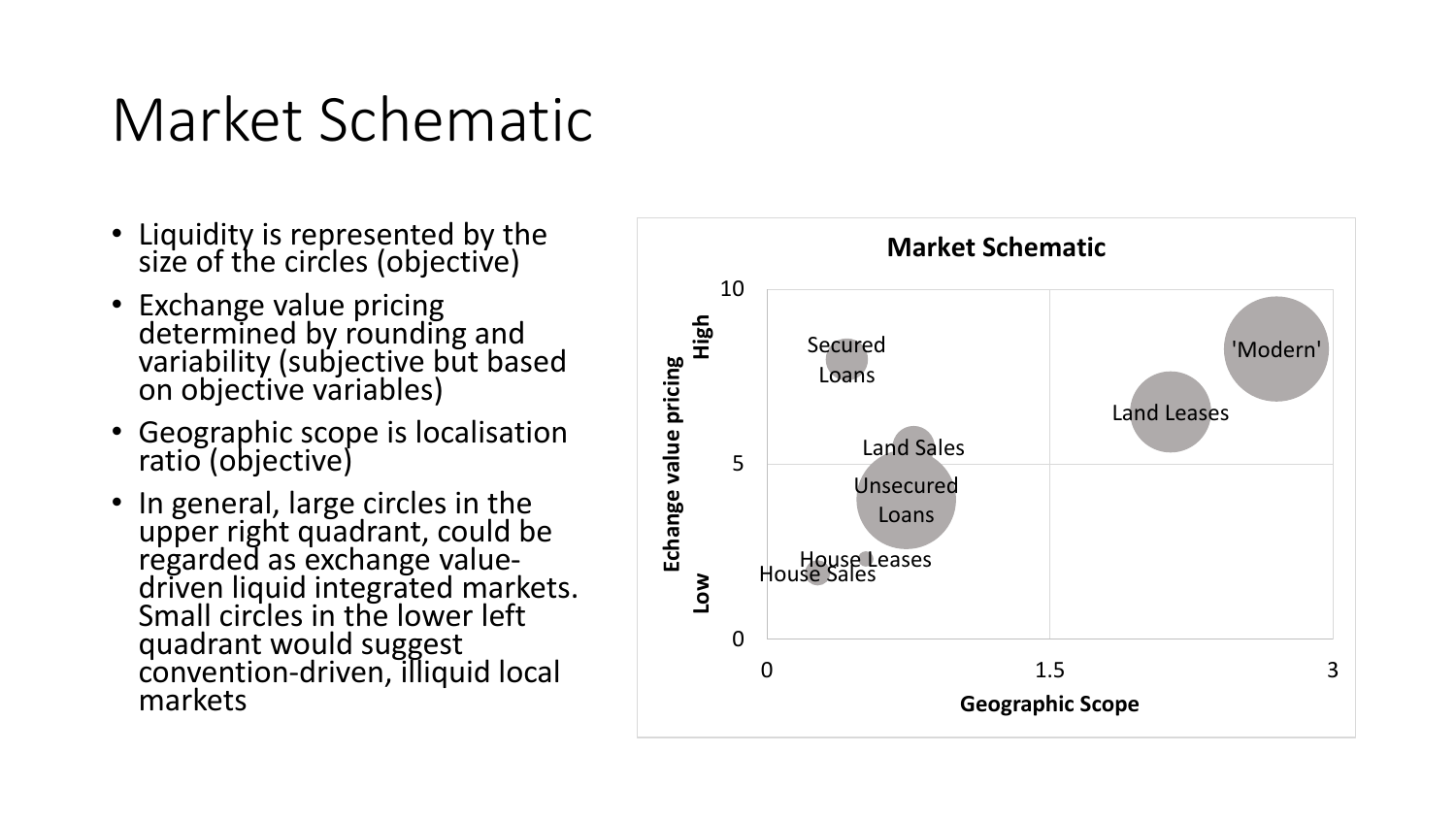Risk and Return Hierarchy Options for investors – modelling

- Direct farming of land
- *Leasing of land – 105 individual leases*
- Housing for rent
- *Secured cash loans – 67 individual loans where interest rate and capital known*
- *Unsecured cash loans – 66 individual loans where interest rate and capital known*
- *Commodity loans - 27 individual loans where interest rate known*
- Trade and manufacture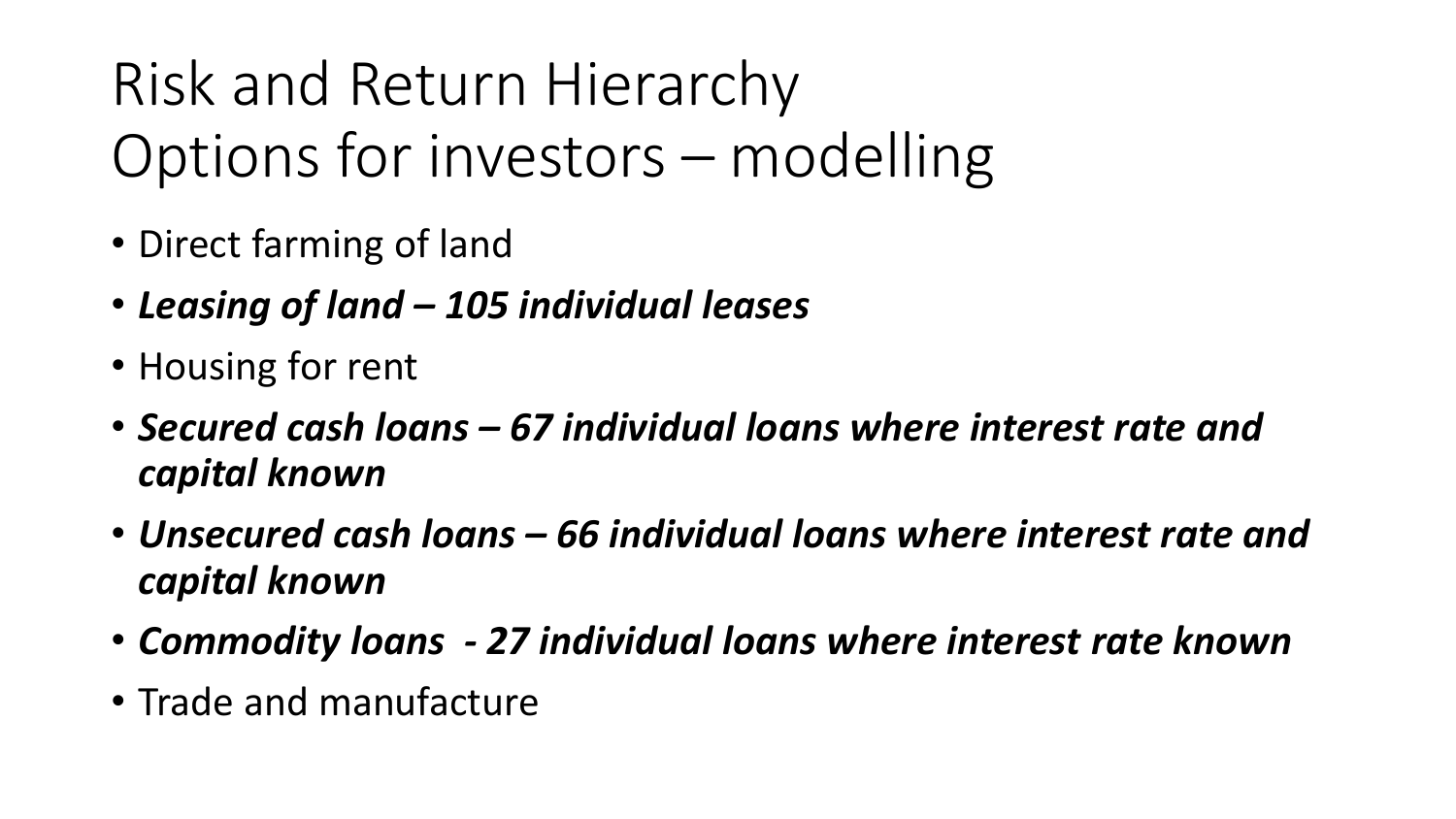## Risk and Return Hierarchy How to calculate investment return achieved?

- Analyse *individual* transactions to determine return which is
- r = Profit divided by Capital employed

Profit = Income less frictional costs less taxation less depreciation/ maintenance

• Previous attempts, e.g. Carrié, have been based on single number or range estimates.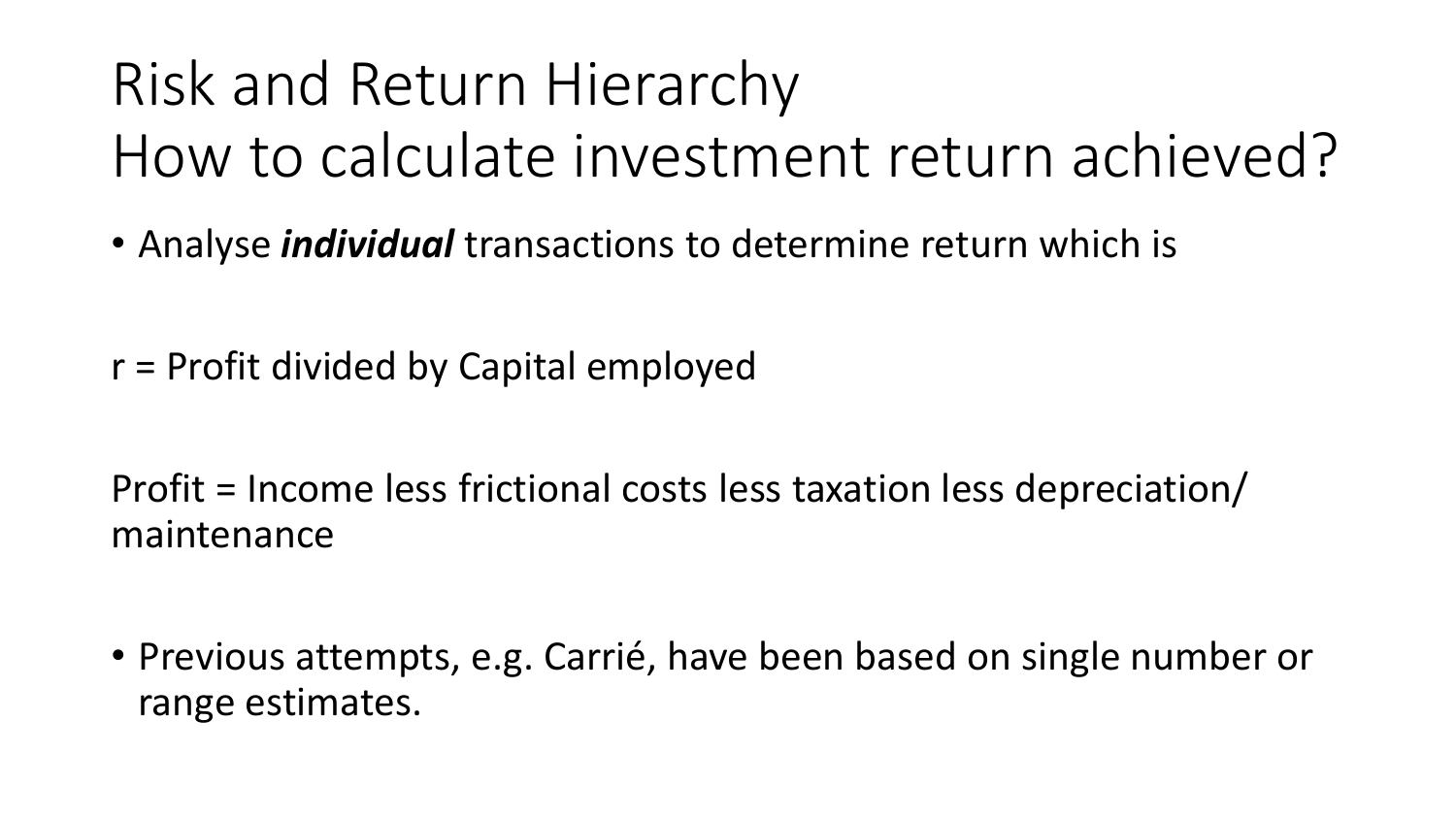## Allowing for risk

- Assessing return without risk is misleading.
- Secured loan returns still have some residual risk of debtor default, in which case lender could seize assets, which might even be of higher value than debt so make profit after costs
- Return from unsecured loans or land rental has however, considerable risks:
	- Harvest failure or other risk leading to default or reduced rent
	- Cash value of cereals received as rent or repayment will fluctuate
- And risks are inter-related in good years when rent received in full, prices probably low, since best prices available in years when harvest fails
- Requires a stochastic approach to model risks with series of Monte-Carlo simulations
	- Value of cereals is inversely correlated with success of Nile flood
	- Since emphasis on capital values not price have not allowed for land price volatility
- Make 1,000 simulations of financial return for each transaction to establish range of possible outcomes for this transaction
- Combine all simulations to arrive at likely distribution of returns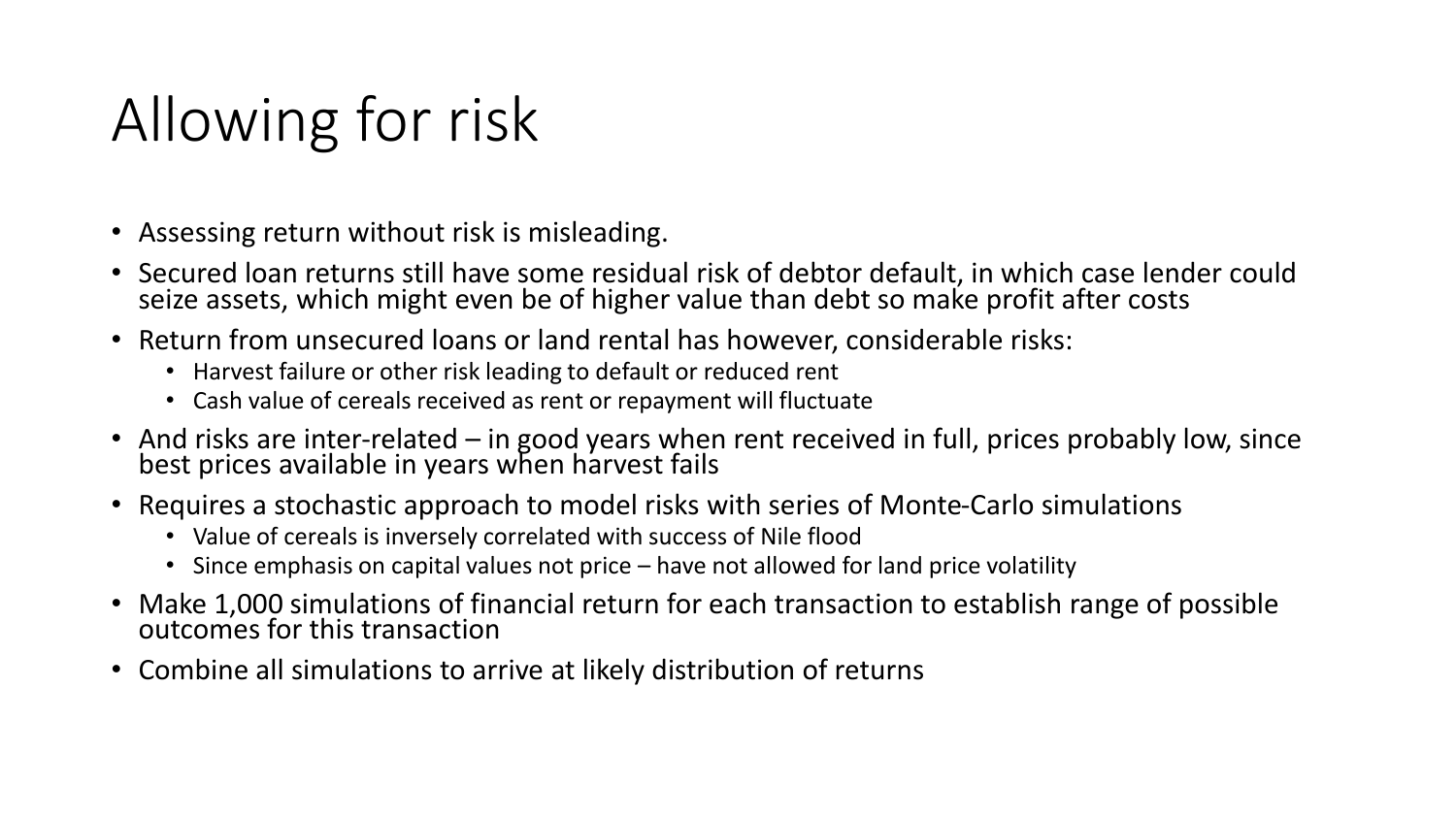### Risk and Return results



| . p.                        | .   | $1.11 - 1.97 -$ |
|-----------------------------|-----|-----------------|
| Mortgages                   | 8%  | 7%              |
| Unsecured<br>Cash Loans     | 10% | 0%              |
| Loans in kind               | 29% | 24%             |
| Oxyrhynchite<br>Land leases | 7%  | 7%              |

Return p.a. Median Average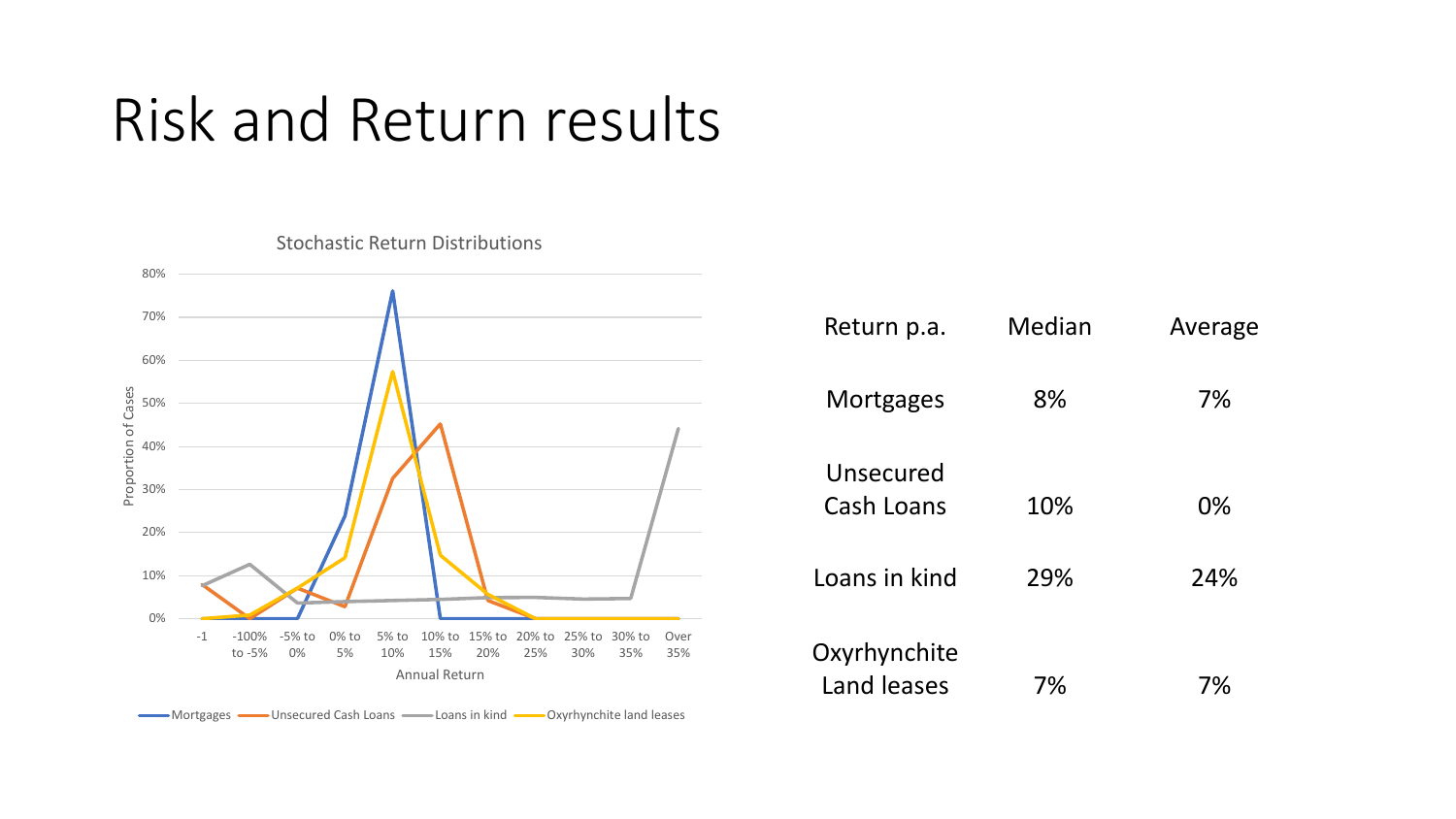### Risk and Return Hierarchy

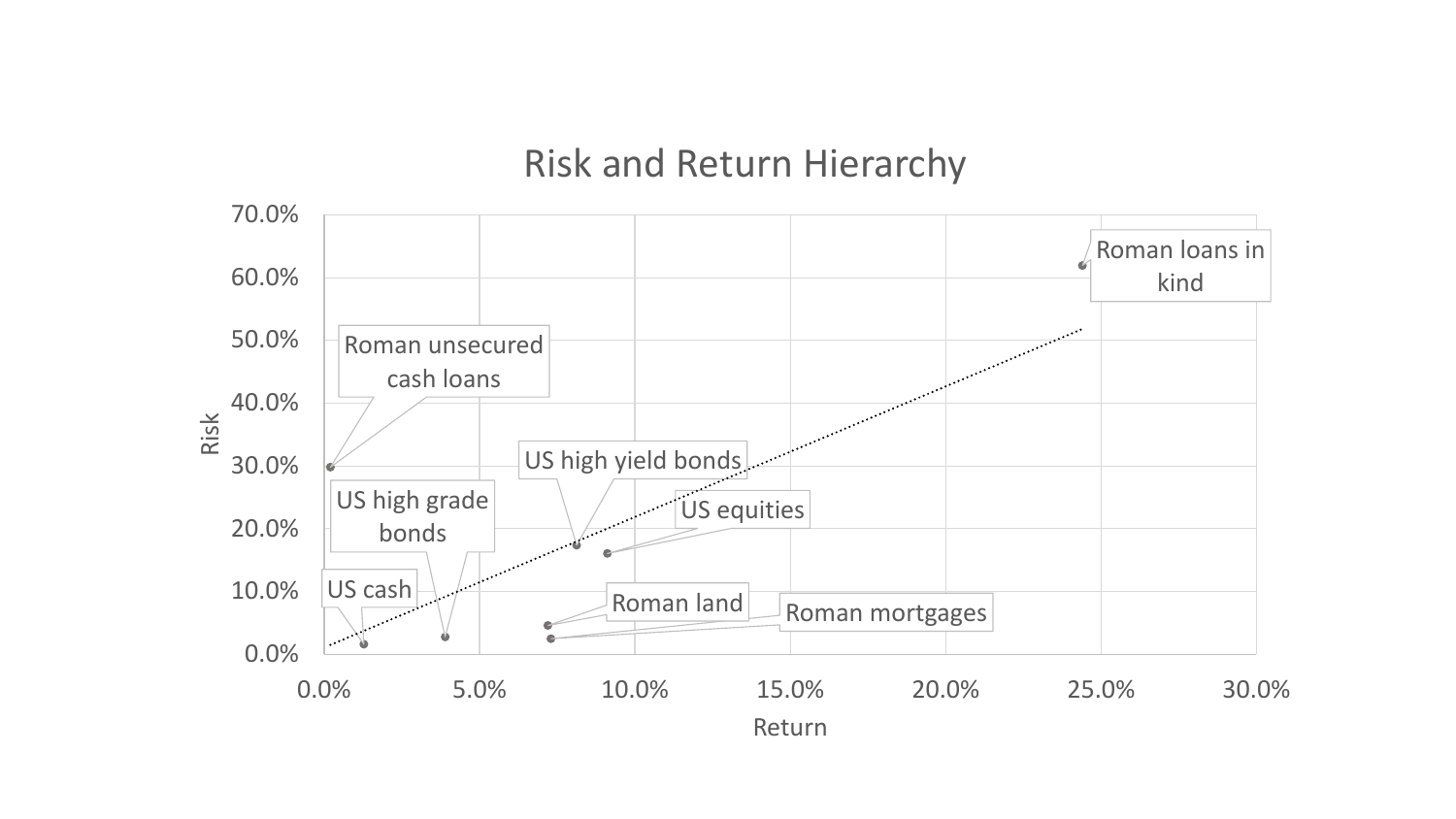### Conclusions – Nature of the Markets

- Cannot talk of a 'single' Roman market economy or bazaar
- No evidence for financial rationality in housing market
- Unsecured cash loans seem to be driven by reciprocity/redistribution rather than exchange value
- Loans in kind equivalent to betting on volatile event
- But pre-requisites exist, and evidence for, exchange value driven markets in land and secured lending given logical risk/return hierarchy and other features.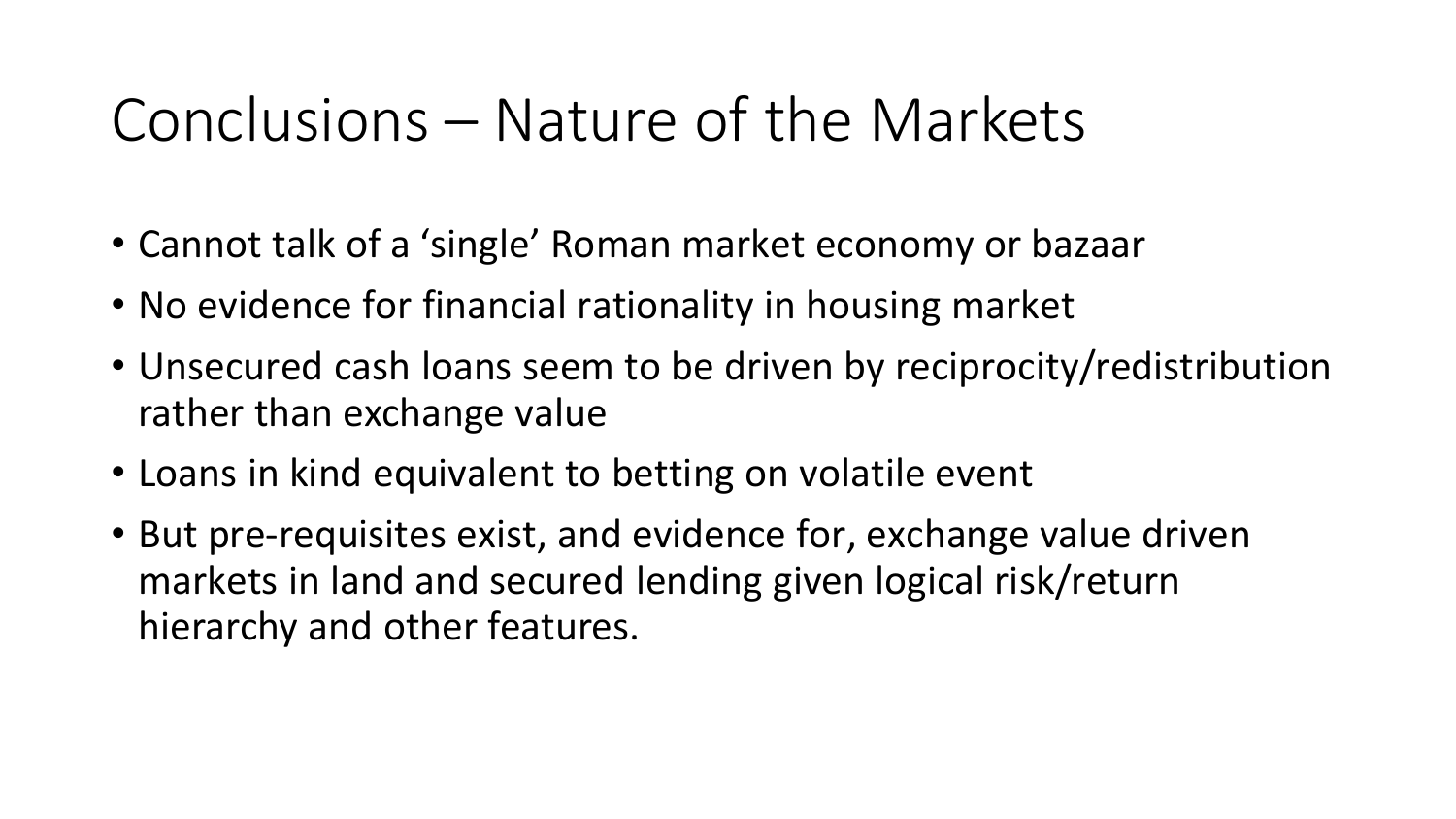### Modelling Financial Risks for Farming Families Base Data

- Newly married couple, male 22, female 15, initially no other dependents. Within wider family. Tenants, Smallholders, 'petty' landlords.
- Follow their income and savings over 15 years
- Initial savings for each, the same, assumed to be enough wheat and money for seed and subsistence until harvest
- Tenant families have land holding sufficient to provide c.20% surplus income over subsistence in typical years. Same land size assumed for smallholders, petty landowners assumed to farm same land size themselves and rent out same amount to others.
- Key assumptions:
	- Year on Year harvest variability: 20%
	- Wheat yield 12.8:1
	- Fallow 50%
	- Spoilage: 5%
	- Yearly chance of Nile flood failure: 8%.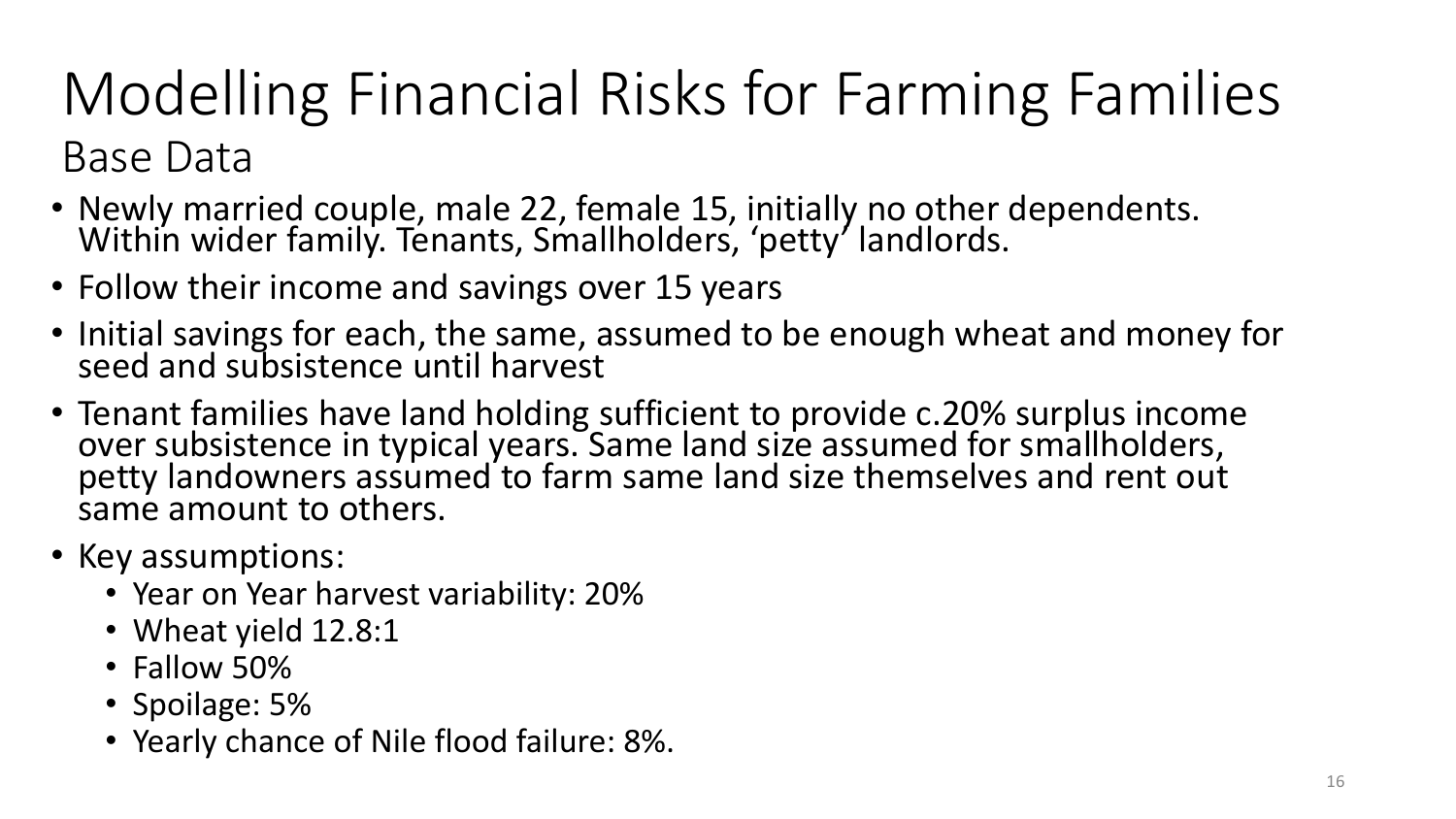### Micro-Econometric Model

- Essentially model net income (wheat and cash) after taxes and costs.
	- And outgo which is subsistence for family plus discretionary spend.
		- Savings/Debt at end of year is that at start plus income less outgo.
- Balance between cash and wheat rebalanced at year end at prevalent wheat price to eliminate deficits where possible – if balance is still negative then borrow.
- Savings assumed to be invested in agricultural sector through purchase/leasing of land.
- Assume those in need prefer to borrow rather than sell land.
- Debt assumed to attract interest, savings gains return.
- Look to see which families prosper, fall into debt and who are ruined over a generation. Ruin defined as point where impossible to service existing debt from likely income.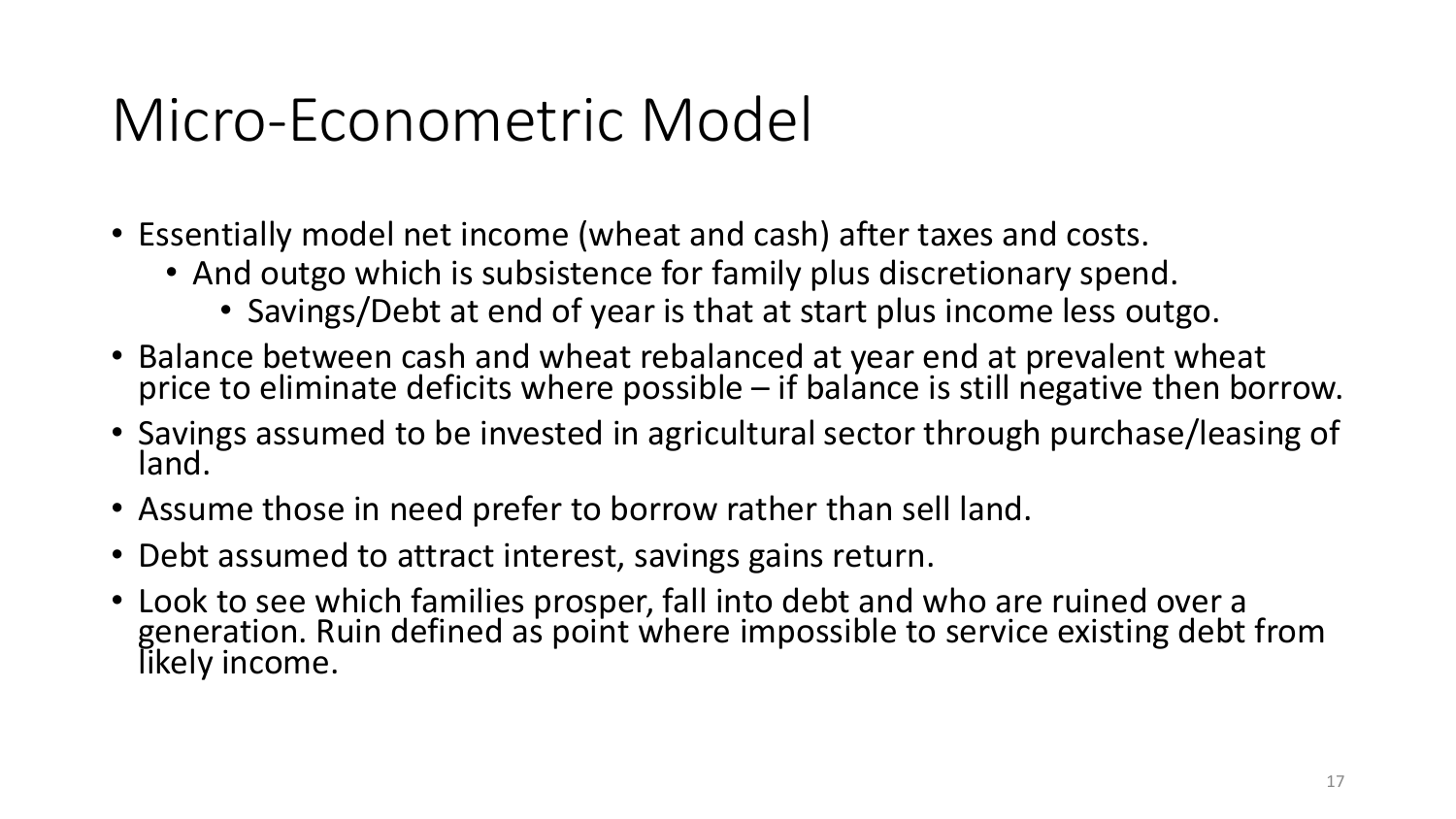### Results - Plausible and Sustainable

Demographically sustainable

- Peasant debt endemic
- Typical predicted borrowing consistent with later Egyptian evidence
- Those ruined balanced by those who prosper

| Percentage of families at end of 15 years experiencing event |        |           |                  |                  |  |  |  |
|--------------------------------------------------------------|--------|-----------|------------------|------------------|--|--|--|
|                                                              | Ruined | New-borns | Fallen into debt | Doubling initial |  |  |  |
|                                                              |        | abandoned |                  | wealth           |  |  |  |
| <b>Petty Landowner</b>                                       | 0%     | <b>NA</b> | 2%               | 11%              |  |  |  |
|                                                              |        |           |                  |                  |  |  |  |
| Smallholder                                                  | 2%     | <b>NA</b> | 16%              | 8%               |  |  |  |
|                                                              |        |           |                  |                  |  |  |  |
| Tenant                                                       | 4%     | 6%        | 34%              | 38%              |  |  |  |
|                                                              |        |           |                  |                  |  |  |  |
|                                                              |        |           |                  |                  |  |  |  |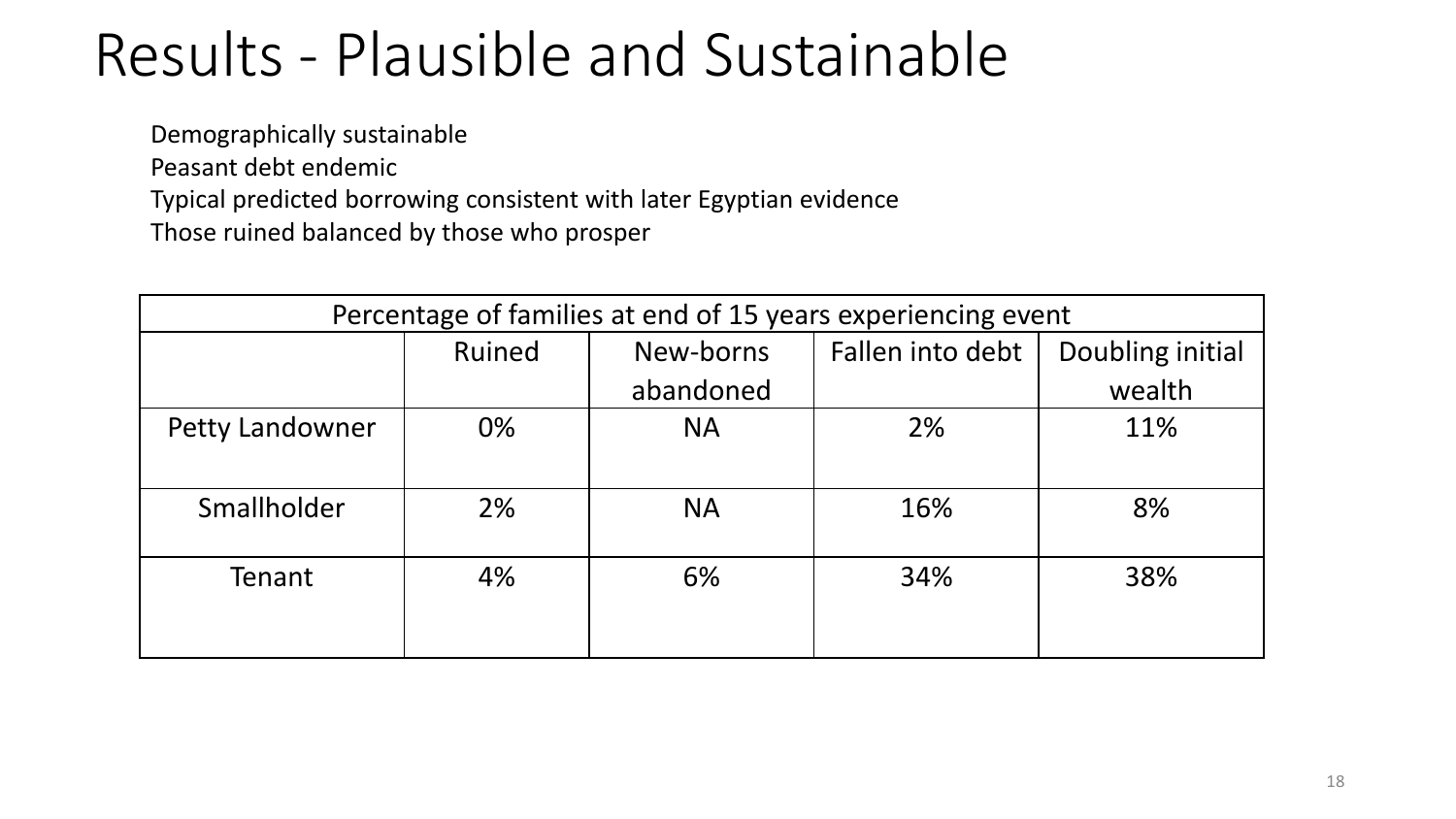### Tenants most at risk

Tenant savings/debt at end of generation



Debt/Savings in dr./HS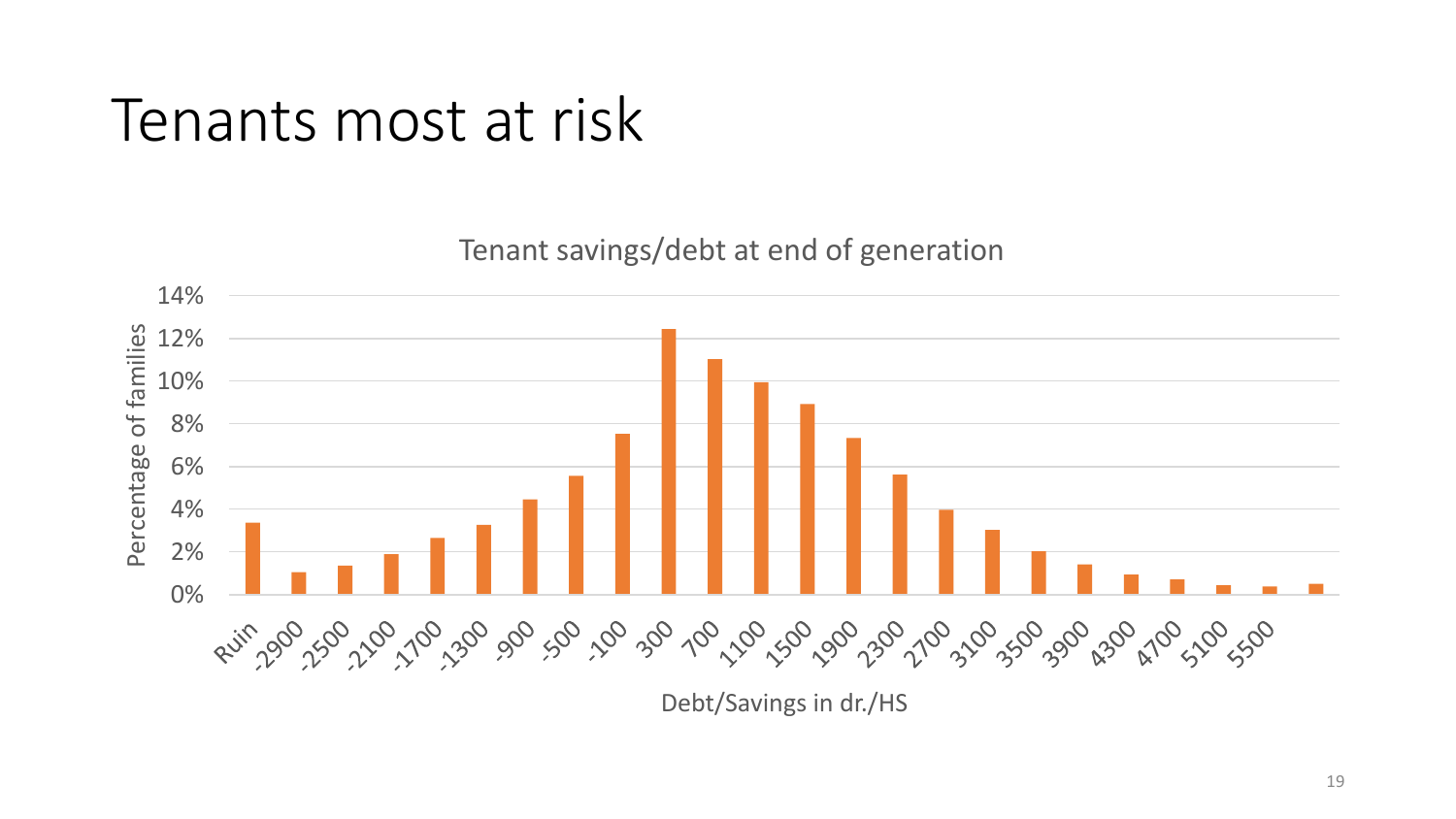## Climate risk - Tenants

Tenant Ruin probability – as function of harvest variability

| <b>Harvest Variability</b> | 15% | 20% | 25% | 30% | 35% |
|----------------------------|-----|-----|-----|-----|-----|
| <b>Ruin Probability</b>    | 2%  | 4%  | 9%  | 17% | 26% |

#### Tenant Ruin probability – as function of spoilage

| <b>Spoilage Rate</b>    | 5% | 10% | 15% |
|-------------------------|----|-----|-----|
| <b>Ruin Probability</b> | 4% | 5%  | 7%  |

Tenants very exposed to harvest variability, less so to spoilage.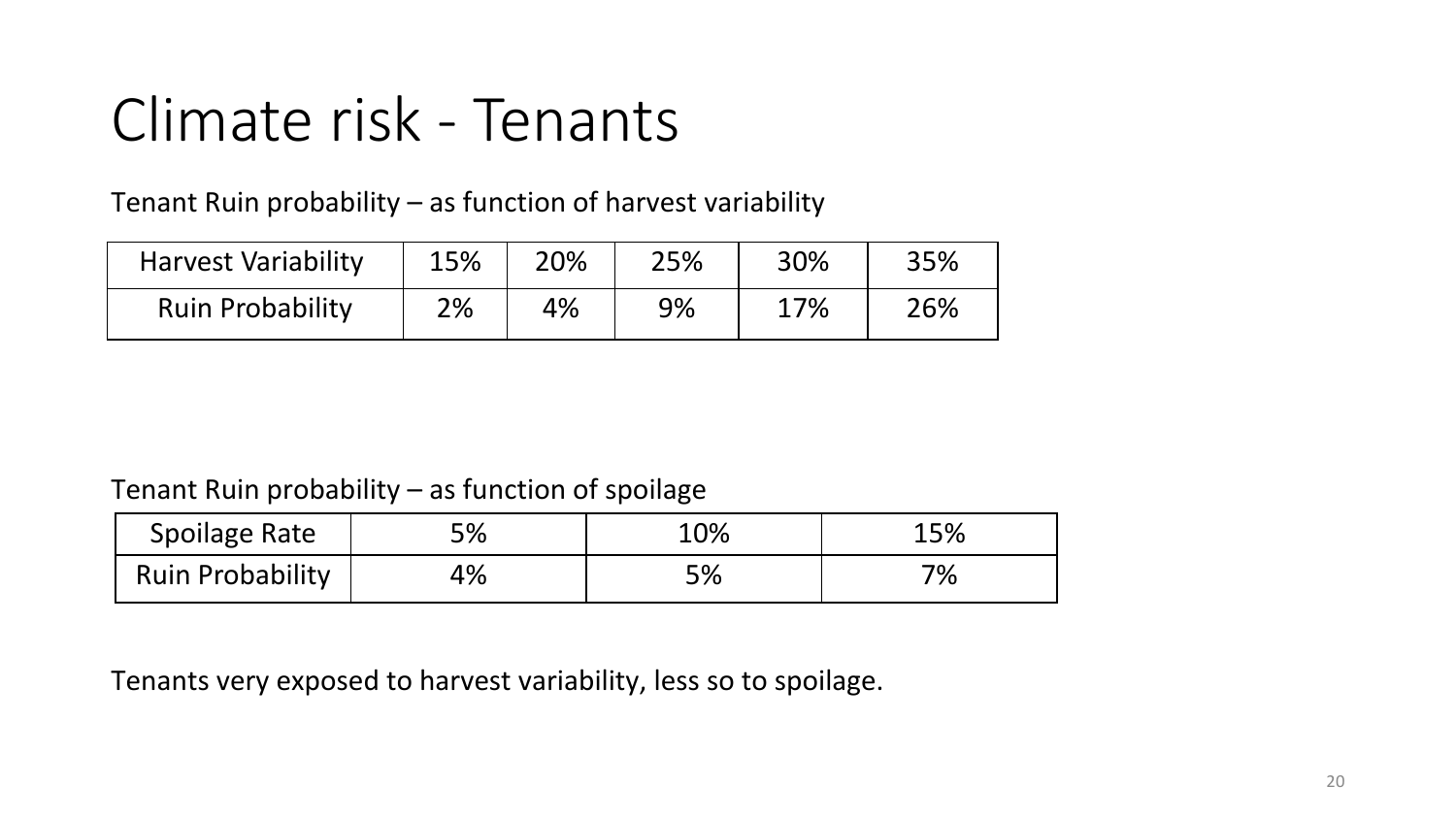## Fertility risk – too many mouths? – Tenants

- Less important than climate. If run model with no family size variability – still a significant chance of tenant ruin. If run model with no harvest variability – chance of tenant ruin falls essentially to zero.
- But significant linkage between family size and debt levels:

| Number of  | O   |     |     | 3   | 4   |     | $6+$ |
|------------|-----|-----|-----|-----|-----|-----|------|
| children   |     |     |     |     |     |     |      |
| surviving  |     |     |     |     |     |     |      |
| Chance of  | 15% | 20% | 28% | 36% | 44% | 56% | 67%  |
| being in   |     |     |     |     |     |     |      |
| debt after |     |     |     |     |     |     |      |
| 15 years   |     |     |     |     |     |     |      |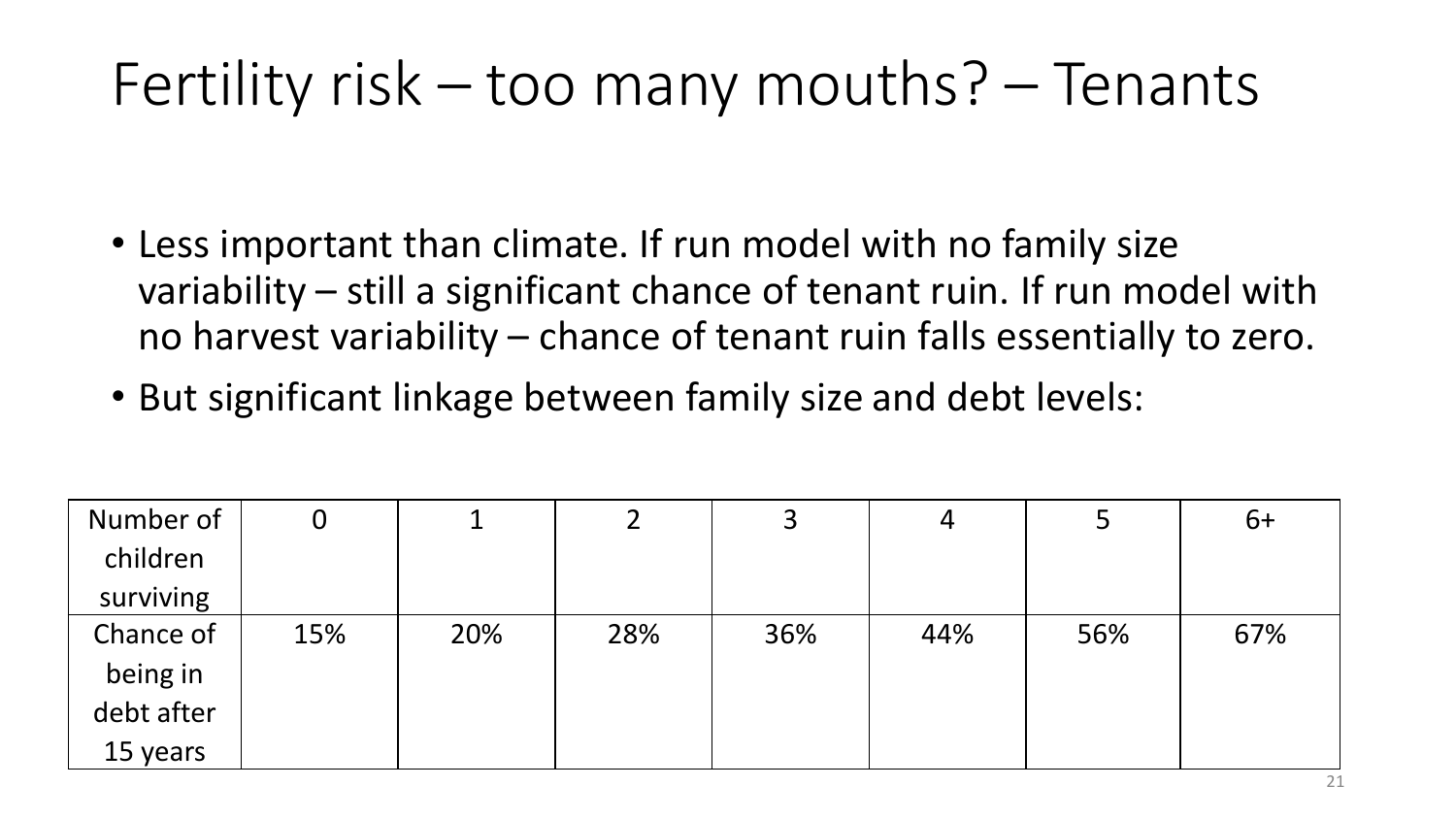## Spending and Saving – Tenants

• Model assumes that discretionary spend is normally distributed around 50% of available income. What if we assume higher/lower spending/saving?:

| Discretionary<br>Spend | 0% | 30% | 50% | 70% | 100% |
|------------------------|----|-----|-----|-----|------|
| Chance of ruin         | 1% | 2%  | 4%  | 9%  | 28%  |

• Saving of a significant proportion of disposable income was a requirement to ensure survival, but no matter how prudent families were, there was still a chance that they would face ruin as a result of successive poor harvests.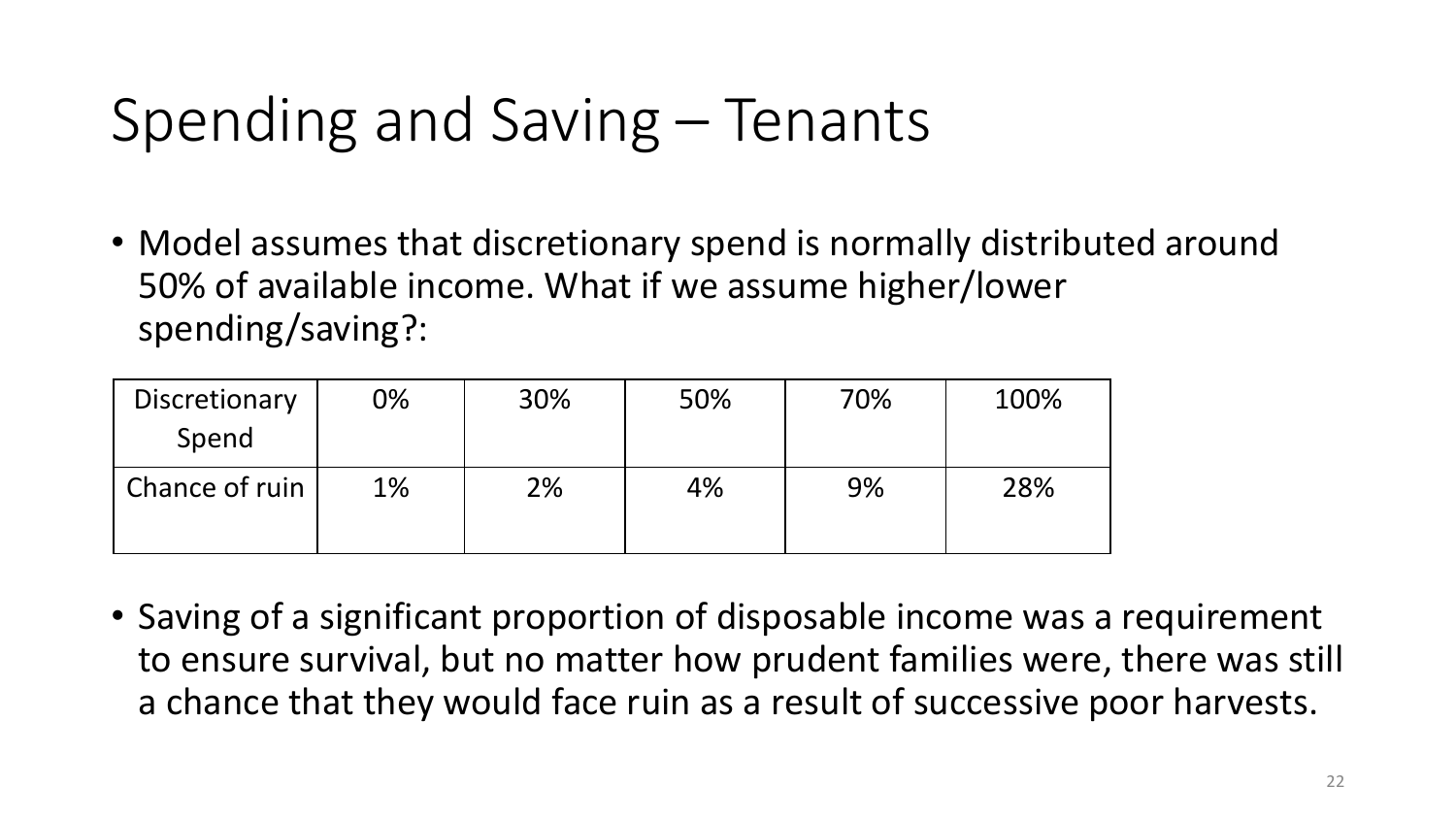## Overall Conclusions

- Roman world was capable of efficient market economy
- But not all financial sectors of economy were so driven, most activity 'embedded' in society
- Land ownership key to financial security
- Debt endemic
- Financial ruin dependent on fertility and savings habits, but climate variability and impact on harvest the key driver
- Few opportunities for social mobility for most farming families